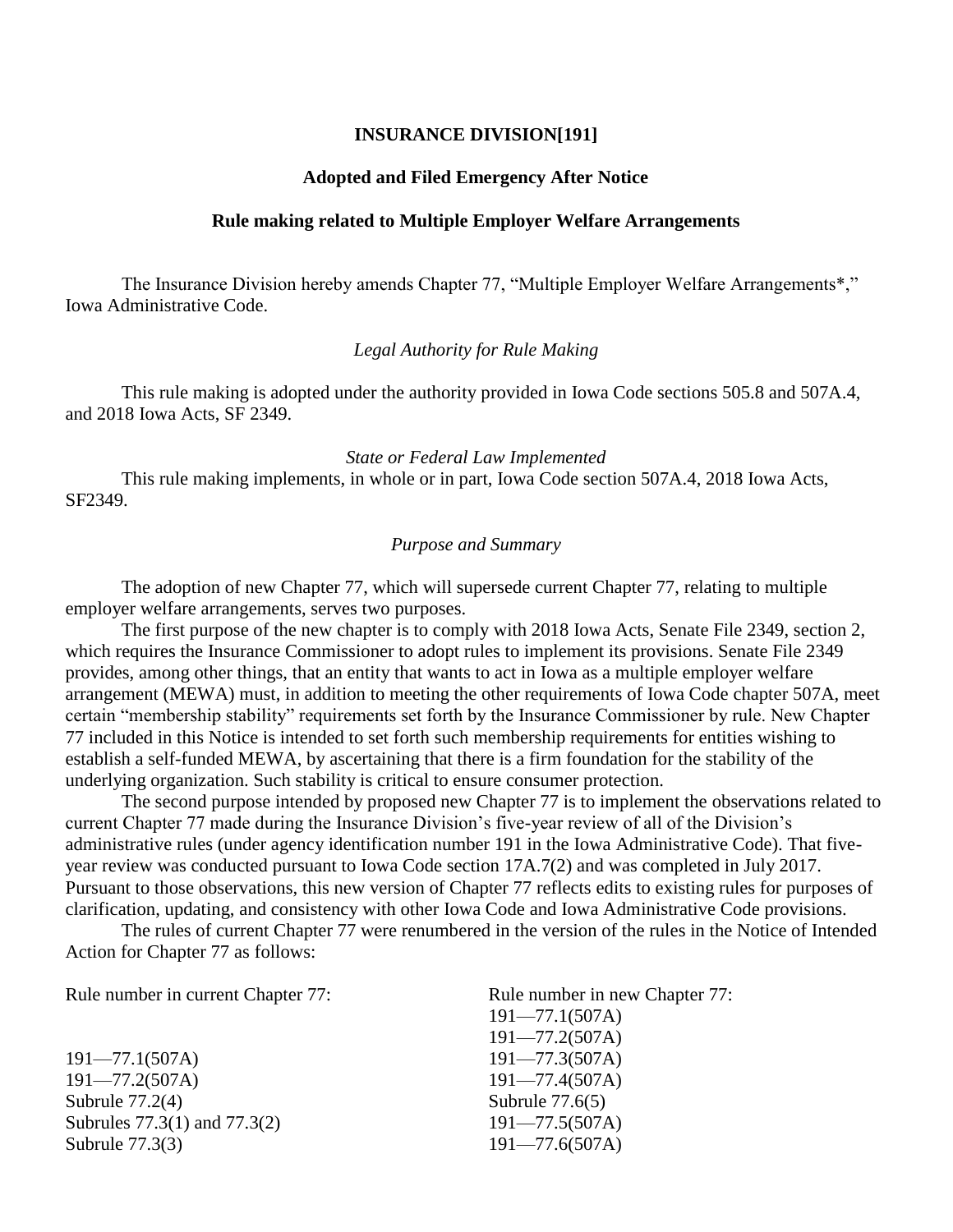|                     | $171 - 11.10011$          |
|---------------------|---------------------------|
| $191 - 77.4(507A)$  | $191 - 77.8(507A)$        |
| $191 - 77.5(507A)$  | $191 - 77.9(507A)$        |
| $191 - 77.6(507A)$  | $191 - 77.10(507A)$       |
| $191 - 77.7(507A)$  | $191 - 77.11(507A)$       |
| $191 - 77.8(507A)$  | $191 - 77.12(507A)$       |
| $191 - 77.9(507A)$  | $191 - 77.13(507A, 507B)$ |
| $191 - 77.10(507A)$ | $191 - 77.14(507A)$       |
| $191 - 77.11(507A)$ | $191 - 77.15(507A)$       |
|                     |                           |

The changes made by the Notice of Intended Action to the current version of Chapter 77 for the purpose of implementing 2018 Iowa Acts, Senate File 2349, section 2, were as follows:

• New rules  $191 - 77.1(507)$  and  $191 - 77.2(507)$  are added to set forth the chapter's purpose and the chapter's definitions.

101  $77.7(507 \text{ A})$ 

- A sentence is added to the end of current rule  $191-77.1(507A)$  (new rule  $191-77.3(507A)$ ).
- Current rule  $191 77.2(507)$  (new rule  $191 77.4(507)$ ) is modified as follows: The catchwords are modified; new wording is added in paragraphs 77.4(1)"c" and "d"; outdated language in existing subparagraph  $77.2(1)$ "g" $(2)$  has been omitted; the requirement that a MEWA must have been organized and maintained for ten years has been deleted, and new language is added to subparagraph 77.4(1)"g"(3) relating to organization requirements; additional requirements are added in subparagraph  $77.4(1)$ "g" $(5)$ ; and a new paragraph  $77.4(1)$ "k," which requires the submission of biographical affidavits for the members of the MEWA board of directors to be filed as part of the MEWA application process for obtaining a certificate of registration, is added.
- Filing requirements in new rule 191—77.6(507A) are updated, and a new quarterly report requirement is added as subrule 77.6(4).
- New membership requirements for self-insured MEWAs are added as new rule 191—77.7(507A).
- Current rule  $191 77.4(507)$  (new rule  $191 77.8(507)$ ) is modified as follows: The time deadline for contract compliance has been removed; a new sentence is added to the required notice to purchasers in subrule 77.8(1); modifications are made to new subrule 77.8(2), guaranteed issue; and a new subrule 77.8(5), compliance with state mandates, is added to require compliance mainly with Iowa Code chapter 514C, but also with any other state mandates.

# *Public Comment and Changes to Rule Making*

Notice of Intended Action for this rule making was published in the Iowa Administrative Bulletin on July 18, 2018, as **ARC 3894C**.

A public hearing was held on August 8, 2018, at 10:30 a.m. at Division Offices, Fourth Floor, Two Ruan Center, 601 Locust St., Des Moines, Iowa. The Insurance Division received comments through August 8, 2018.

The description of the comments received at the public hearing is described below.

The description of the comments received other than at the public hearing is described below.

The Division received nine comment letters from interested parties regarding the Notice of Intended Action ARC 3894C.

For this Adopted and Filed rule-making, the Division made nonmaterial changes to the Noticed rule, both in response to the comments received and based on the Division's own review of the Noticed rules, as follows:

In rule 191-77.2(507A), definitions for "employer," "enrollee" and "member" were deleted; and  $\bullet$ definitions for "association health plan or AHP," "authorized representative," "employer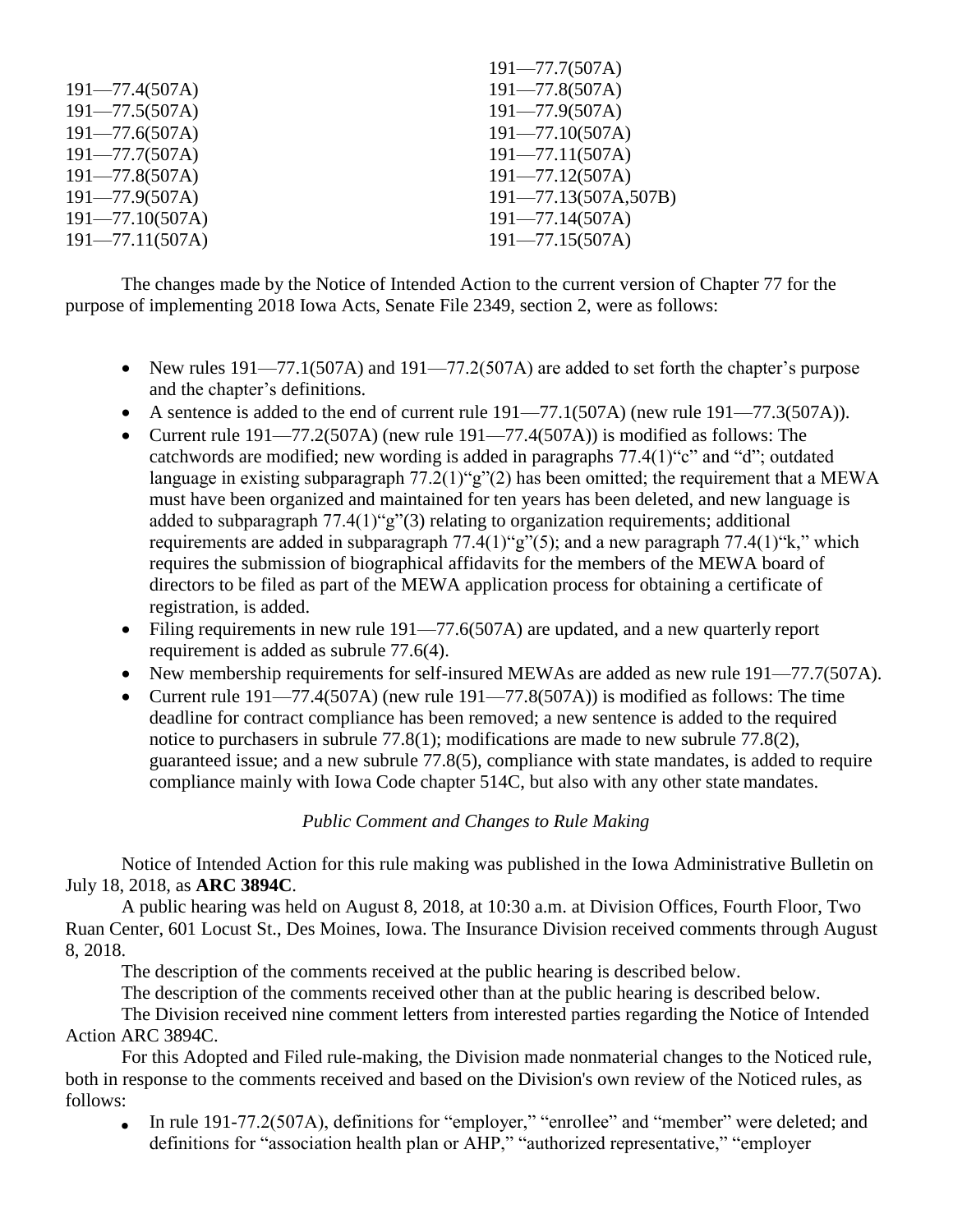member" and "insurer" were added. Also in rule 191-77.2(507A), the Division clarified the definition of "participant" to include an AHP.

- A few comment letters asked the extent of the application of the new rules to fully-insured MEWAs. The Division addressed this issue by renumbering the rules related to self-insured MEWAs as subrules, and collected the new subrules under one rule (191—77.3(507A), "Self-Insured Multiple Employer Welfare Arrangements"). Internal numbering was changed accordingly. The Division also added clarifying language within rule 191-77.3(507A), by inserting the term "self-funded" prior to "MEWA" when that is the type of MEWA to which the rule is referring. Additional new rules are being adopted concurrently to these rules, added to Chapter 77 to address the administration by the Division of fully-insured MEWAs, and of both self-insured and fully-insured AHPs, under ARC and ARC . The new rules are being adopted emergency on September 6, 2018, to be effective September 12, 2018.
- In response to a question about how out-of-state MEWAs would be regulated, the Division added  $\bullet$ clarification to renumbered subrule 77.3(2) indicating all MEWAs are subject to this rule, "whether or not the MEWA is domiciled in the state."
- In the catchwords for renumbered subrules 77.3(2) and 77.3(5), the language "for self-insured MEWAs" was deleted because "self-insured MEWAs" is included in catchwords for rule 191— 77.3(507A).
- In renumbered subparagraph 77.3(2)"*a*"(7)1, explanations of "authorized" were provided for  $\bullet$ "insurer" and "third-party administrator."
- In renumbered subparagraph 77.3(2)"*a*"(8), language was added to clarify that an "authorized  $\bullet$ representative" may make the required compliance certification. This makes the person who may make certifications on behalf of the MEWA consistent with renumbered subparagraph 77.3(2)"*a*"(7).
- In renumbered subparagraph  $77.3(3)$ "b" $(6)$ , the word "company" is replaced with the word "person" to be consistent with the definitions used in the chapter.
- In renumbered subparagraph 77.3(4)"*c*"(4), a definition is provided for "insurer."  $\bullet$
- In renumbered paragraph 77.3(5)"*d,*" clarifying language was added to address the question about the application of 513B to MEWA rates.
- In renumbered subparagraph 77.3(6)"*a*" and paragraph 77.3(7), the requirement for the format of  $\bullet$ the notices was changed from ten-point to fourteen-point type. Also in subparagraph 77.3(6)"*a,*" the word "association" in the notice text was changed to "arrangement."
- In renumbered subparagraph  $77.3(6)$  "e," a clause is added to the end to clarify how the requirement of the subparagraph shall apply.
- A new paragraph  $77.3(6)$ " $\hat{f}$ " was added to define a minimum actuarial value for health benefit plans offered by self-insured MEWAs.
- In renumbered subrule  $77.3(11)$ , language was added describing the enforcement process that would apply for possible violations of the rules.

The Division opted not to make changes related to several comments. The comments and reasoning are described below.

- One insurer commented that it would not be able to meet the requirement to provide a copy of the  $\bullet$ health service contract, which is part of an applicant MEWA's registration requirements in renumbered subparagraph 77.3(2)"*a* "(1),until the MEWA itself is certified. The Division believes this is an issue that can be resolved between the MEWA and the insurer during the registration process and does not warrant any changes to the proposed rule.
- The Division received a comment regarding the financial solvency requirements contained in  $\bullet$ renumbered subrule 77.3(3). There were no substantive changes made to these rules in response to 2018 Iowa Acts, Senate File 2349, section 2. The Division considered all of the comments on this topic, but does not feel that changes to this rule are appropriate and warranted at this time.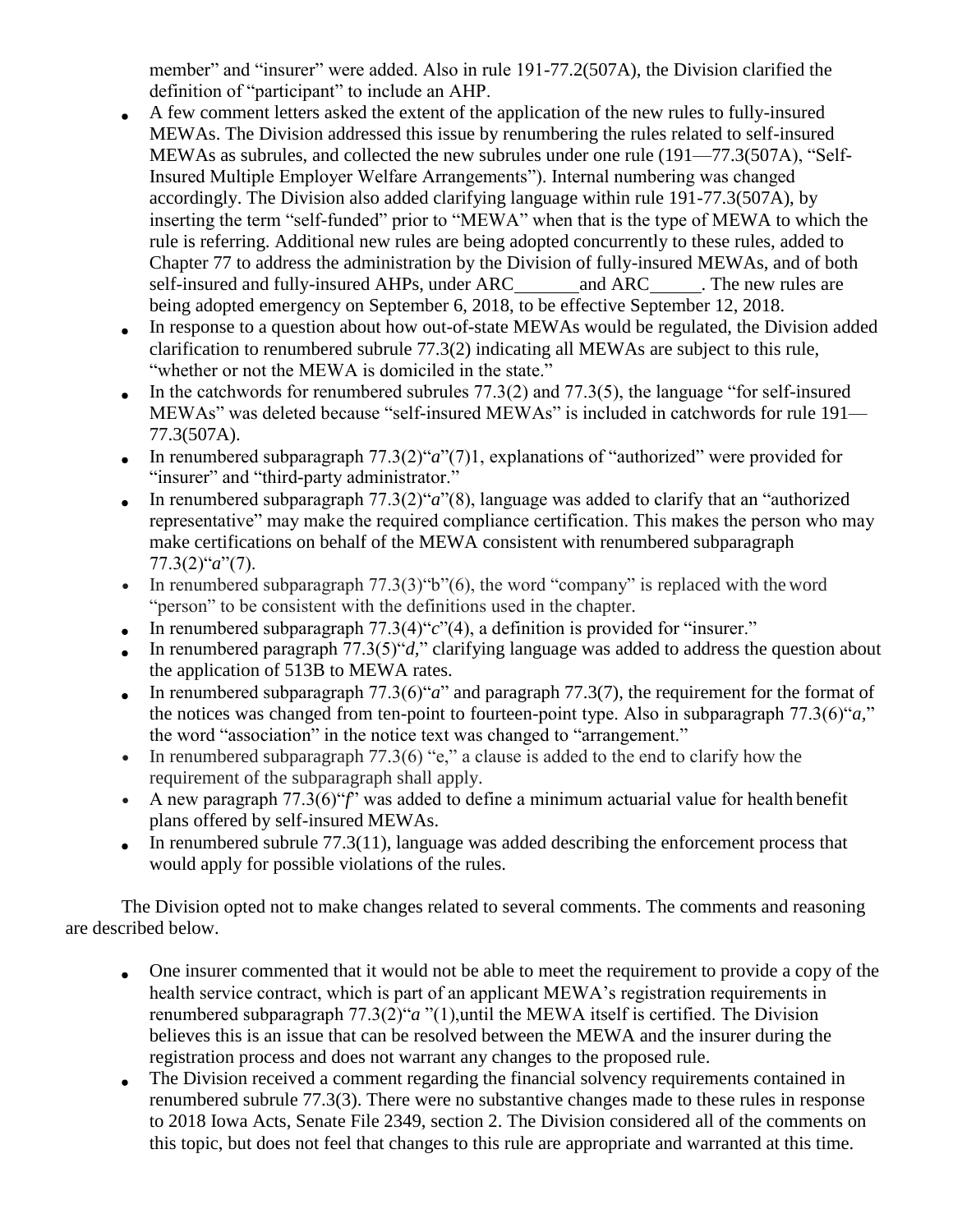- Several groups commented on the provision found in renumbered paragraph 77.3(5)"*f*" that  $\bullet$ requires that an employer group must participate in a MEWA for five years or be subject to a reasonable fee or assessment charged by the MEWA. While the commenters were in favor of such a provision, they sought clarification on a definition of 'reasonable.' The Division believes that the market will dictate what fee can be considered reasonable for the purposes of this penalty.
- Several groups commented that they are concerned with the language contained within the required notice provision found in renumbered paragraph 77.3(6)"*a.*" Specifically, there were concerns that it contained terminology that may not be familiar to the average consumer. The Division believes that having the "Notice" language in bold font appropriately draws the consumer's attention and that the consumer may reach out to the Division, an insurance producer or an advocate with any questions. Additional language will diminish the importance of the language in bold.

Documents that show both the changes made to existing Chapter 77 in the Notice of Intended Action, and the changes made to the Notice of Intended Action version of the rule by the current Adopted and Filed Emergency After Notice version can be found on the Insurance Division website at [iid.iowa.gov.](http://iid.iowa.gov/)

# *Emergency Adoption of Rule Making after Notice*

 This rule making was adopted by the Doug Ommen, Iowa Insurance Commissioner on September 6, 2018.

Pursuant to Iowa Code section 17A.5(2)"b"(1), the Division finds that the normal effective date of rule making made effective September 12, 2018, because the statute so provides.

The Commissioner was given authority to adopt emergency rules under 2018 Iowa Acts, Senate File 2349, Section 7.

Concurrently with the adoption of these rules, the Division is conducting an emergency adoption of additional new rules to chapter 191—77 (ARC ) to do two things: to address the concerns described in the second bulleted paragraph under the heading "Public Comment and Changes to Rule-Making," above; and to address the Department of Labor's rule, 83 FR 28912 (DOL rule) issued on June 19, 2018, which established criteria for the creation and administration of Association Health Plans (AHPs) under ERISA. The DOL rule allows for associations to establish fully-insured AHPs beginning September 1, 2018, and is described in greater detail in the preamble to ARC .

The rules adopted in this rule-making establish requirements for the administration of self-insured MEWAs. The rules adopted in ARC\_\_\_\_\_\_ provide a framework for the establishment and administration of fully-insured MEWAs and of both fully-insured AHPs and self-insured AHPs.

These rules are filed emergency in order to comply with both the requirements of the DOL rule and the authority granted to the Commissioner in 514D, and to coordinate effectiveness with the requirements of the DOL rule.

# *Fiscal Impact*

This rule making has no fiscal impact to the State of Iowa.

# *Jobs Impact*

After analysis and review of this rule making, no impact on jobs has been found. Unless unanticipated numbers of Multiple Employer Welfare Arrangement entities apply for certificates of registration, the staff of the Insurance Division should be able to handle the work required administering these rules.

### *Waivers*

The Insurance Division's general waiver provisions of 191—Chapter 4 apply to these rules.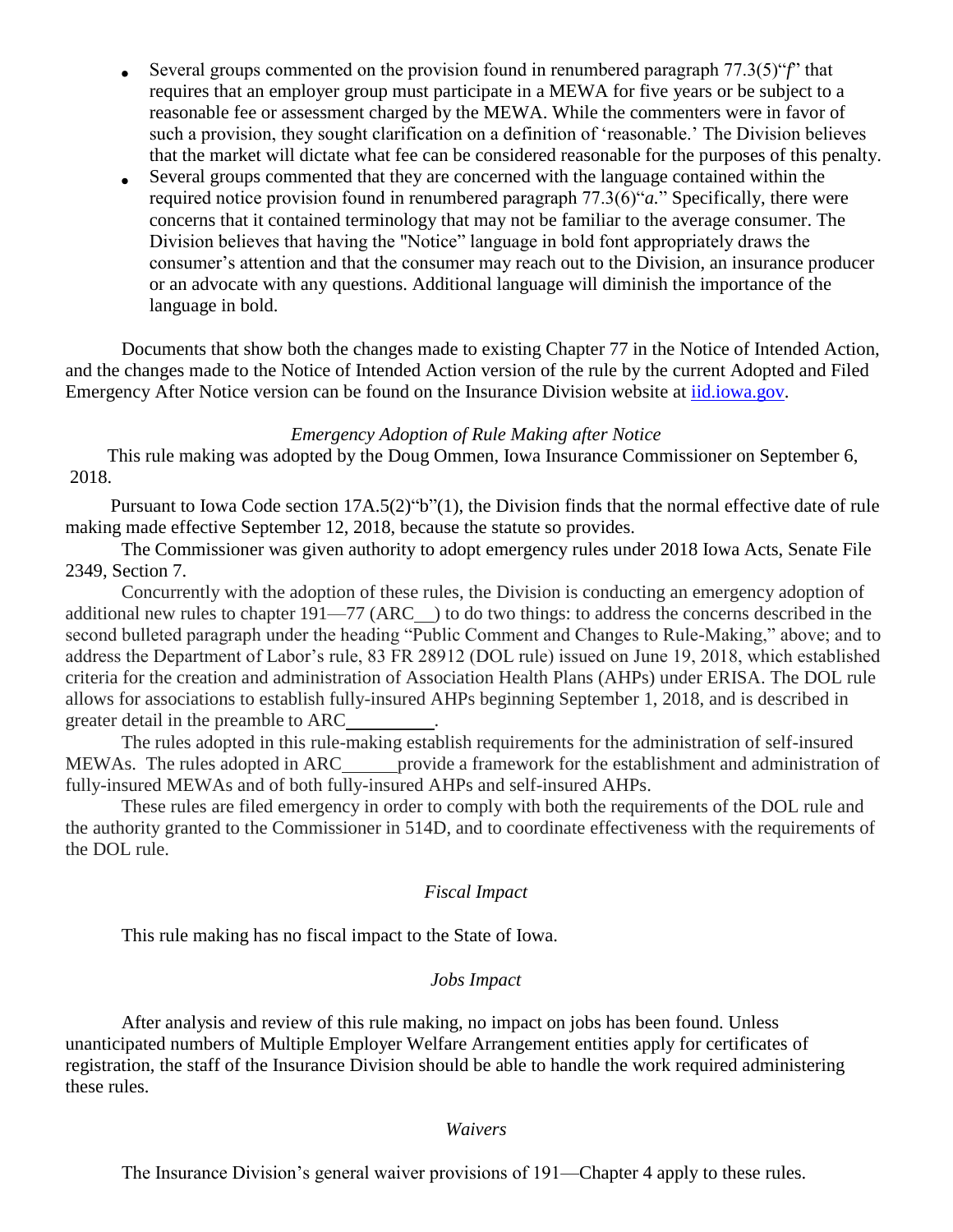# *Review by Administrative Rules Review Committee*

The Administrative Rules Review Committee, a bipartisan legislative committee which oversees rule making by executive branch agencies, may, on its own motion or on written request by any individual or group, review this rule making at its [regular monthly meeting](https://www.legis.iowa.gov/committees/meetings/meetingsListComm?groupID=705&ga=87) or at a special meeting. The Committee's meetings are open to the public, and interested persons may be heard as provided in Iowa Code section  $17A.8(6)$ .

# *Effective Date*

This rule making will become effective on September 12, 2018. The following rule-making action is adopted.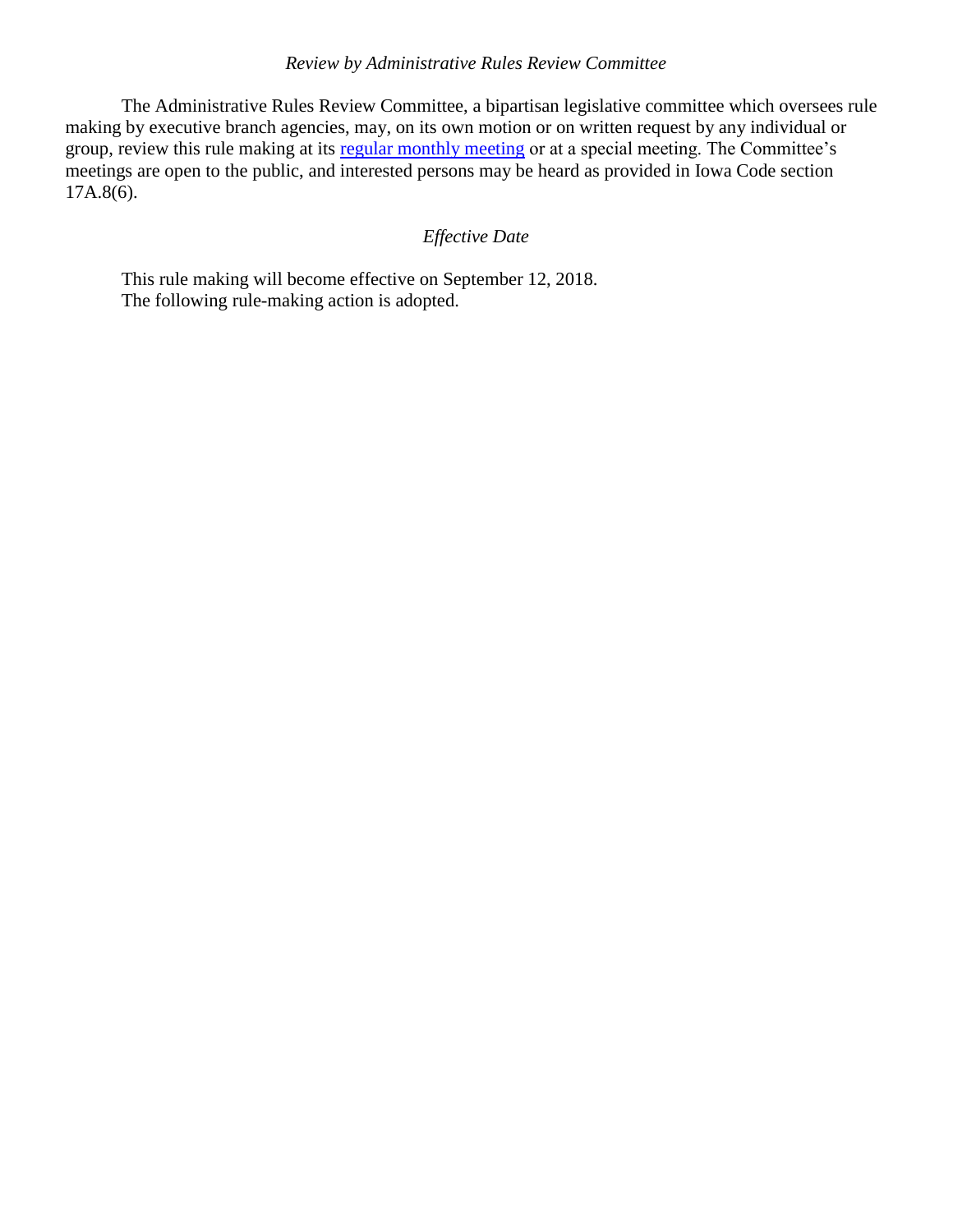The following rule-making action is proposed:

Rescind 191—Chapter 77 and adopt the following **new** chapter in lieu thereof:

#### CHAPTER 77

#### MULTIPLE EMPLOYER WELFARE ARRANGEMENTS

**191—77.1(507A) Purpose.** This chapter is intended to establish rules for the establishment and registration of multiple employer welfare arrangements that intend to offer an employee welfare benefit plan to, and maintain the plan for, any resident of this state.

**191—77.2(507A) Definitions.** In addition to the definitions set forth in Iowa Code section 507A.3, the following definitions shall apply to this chapter:

*"Association health plan"* or *"AHP"* means a group health plan or an employee welfare benefit plan established by a bona fide group or association of employers.

"*Authorized representative"* means an individual designated by a MEWA or AHP to act for the MEWA or AHP in completion of the duties described in this rule, and may include an officer, director or legal representative.

*"Beneficiary"* means as it is defined in 29 U.S.C. Section 1002(8).

*"Commissioner"* means the Iowa insurance commissioner or, as delegated by the commissioner, the insurance division.

*"Employee"* means as it is defined in 29 U.S.C. Section 1002(6).

*"Employee welfare benefit plan"* means as it is defined in 29 U.S.C. Section  $1002(1)$ .

"*Employer member*" means an employer participating in a self-insured MEWA or AHP.

*"Health coverage"* means a policy or certificate that provides coverage for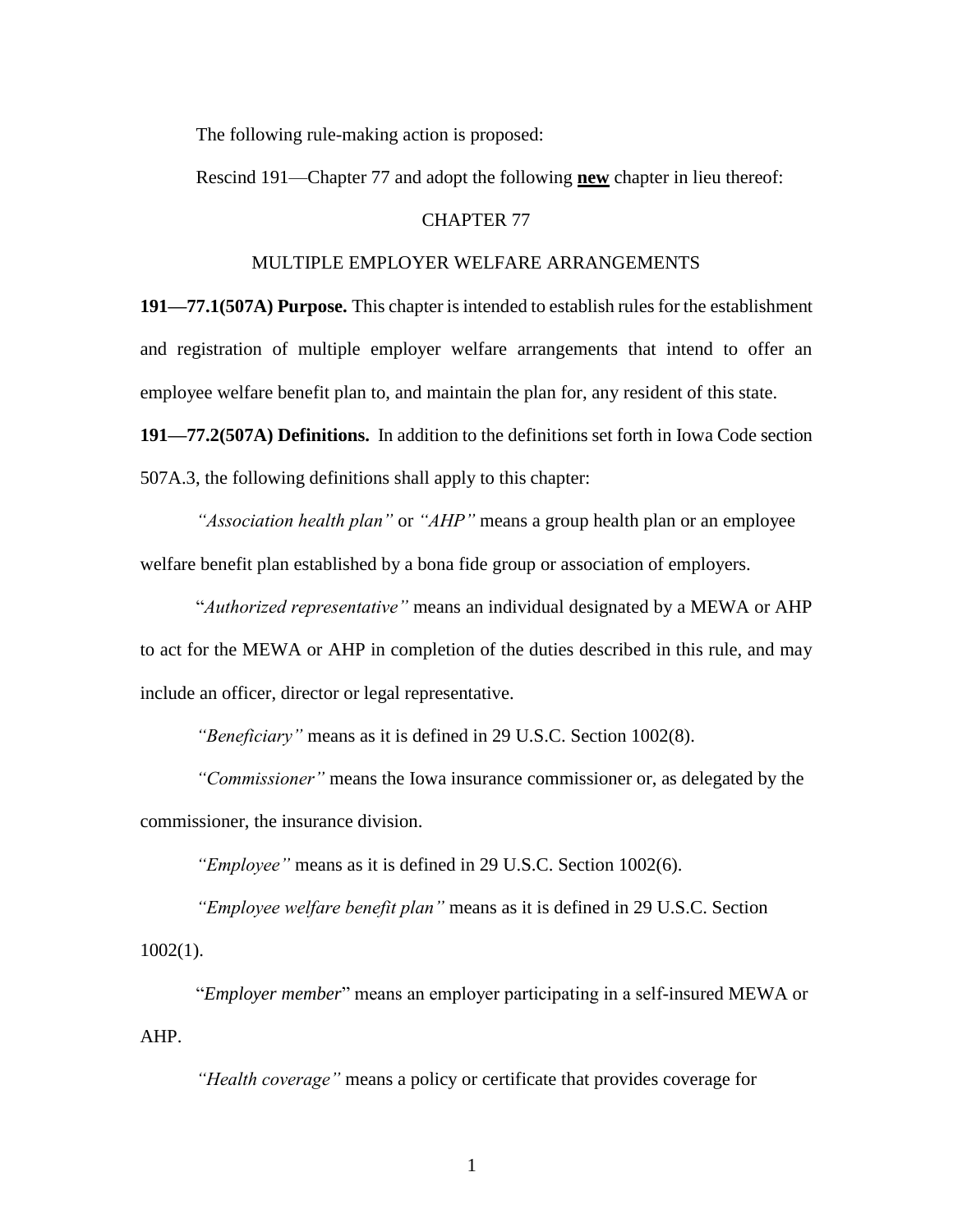medical, dental, optical, surgical, hospital, accident and sickness, prescription, or disability benefits or life insurance.

*"Insurer"* means as it is defined in Iowa Code section 507.1(2)(e).

*"MEWA"* means a multiple employer welfare arrangement as defined in 29 U.S.C. Section  $1002(40)$ .

*"Participant"* means an enrollee or other beneficiary covered under a MEWA or AHP.

*"Person"* means an individual, partnership, joint venture, corporation, mutual company, joint-stock company, trust, estate, unincorporated organization, association, or employee organization, or as "person" is defined in 29 U.S.C. Section 1002(9).

# **191—77.3(507A) Self-Insured Multiple Employer Welfare Arrangements.**

**77.3(1)** *Certificate of registration.* A person shall not establish or maintain a selfinsured employee welfare benefit plan that is a self-insured MEWA in this state unlessthe MEWA obtains and maintains a certificate of registration pursuant to this rule. Such certificate of registration is required for all MEWAs that elect to offer self-insured employee welfare benefit plans to residents of this state whether or not the MEWA is domiciled in the state.

## **77.3(2)** *Application for certificate of registration***.**

*a.* A person wishing to obtain a certificate of registration as a self-insured MEWA pursuant to this chapter shall submit an application and a plan of operation to the commissioner. This application and plan of operation shall include the following:

(1) A business plan, including a copy of all health coverage contracts or other instruments which the self-insured MEWA applicant proposes to make with or sell to its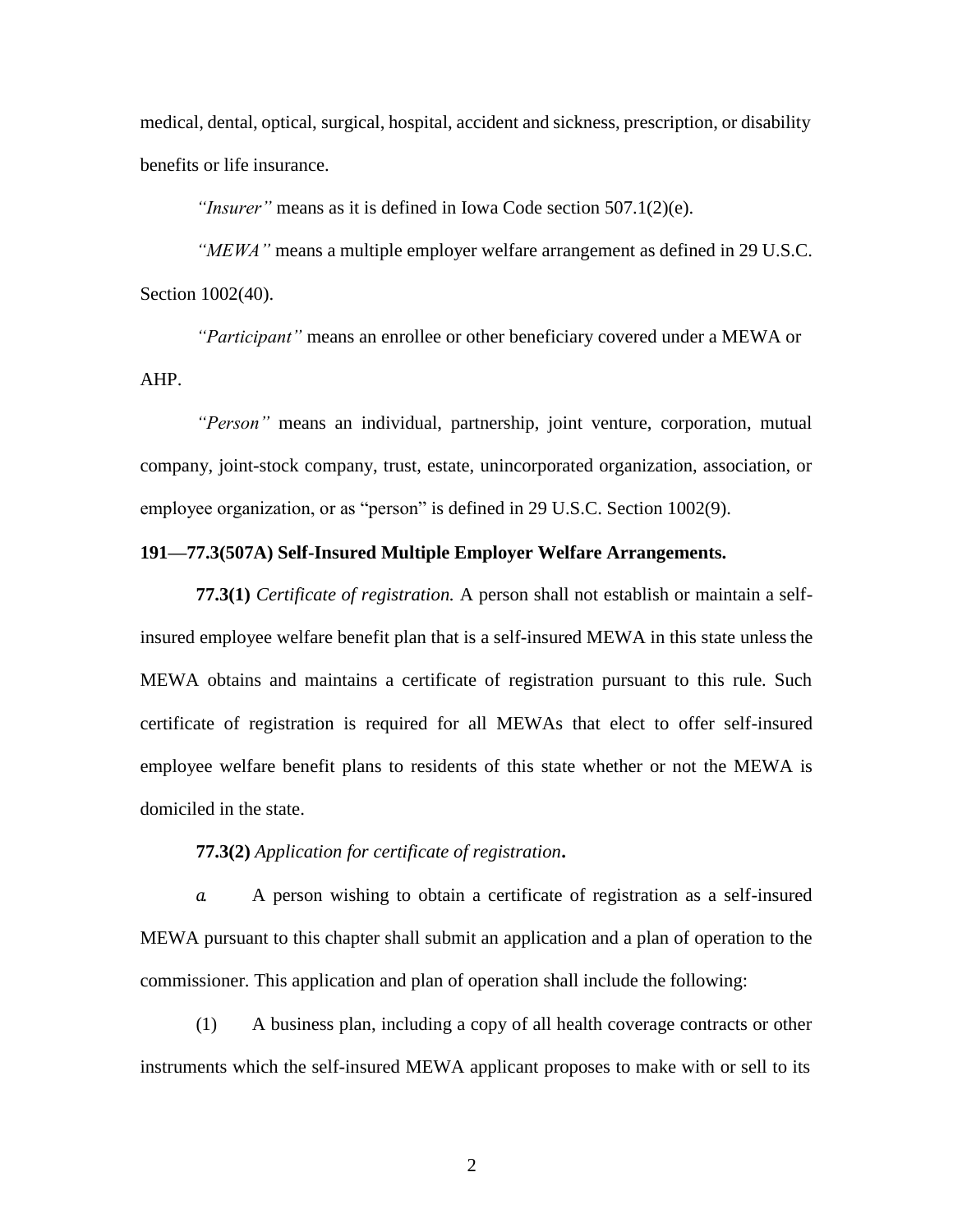employer members or its association's or group's members, a copy of its health coverage description and the printed matter to be used in the solicitation of employer members or its association's or group's members to purchase the health coverage.

(2) Copies of all articles, bylaws, agreements, or other documents or instruments describing the rights and obligations of employers, employees, and beneficiaries with respect to the self-insured MEWA applicant.

(3) A current list of all members of the employer group or association sponsoring the self-insured MEWA applicant, a description of the relationship among the employers, a description of how the relationship serves as the basis for the formation of the association or employer group, and a description of how the employer group or association complies with paragraphs 77.3(5)"*a*" and 77.7(5)"*b,*" if applicable.

(4) A description of the activities of the association or group of employers on behalf of its employer members or its association's or group's members other than the sponsorship of the self-insured MEWA applicant, to further demonstrate compliance with paragraph 77.3(5)"*a,*" if applicable.

(5) Current financial statements of the self-insured MEWA applicant that shall include, at a minimum, balance sheets, an income statement, a cash flow statement and a detailed listing of assets.

(6) An actuarial opinion which is prepared, signed, and dated by a person who is a member of the American Academy of Actuaries and which states that appropriate loss and loss adjustment reserves have been established, that adequate premiums are being charged, and that the association is operating in accordance with sound actuarial principles and in conformance with this rule.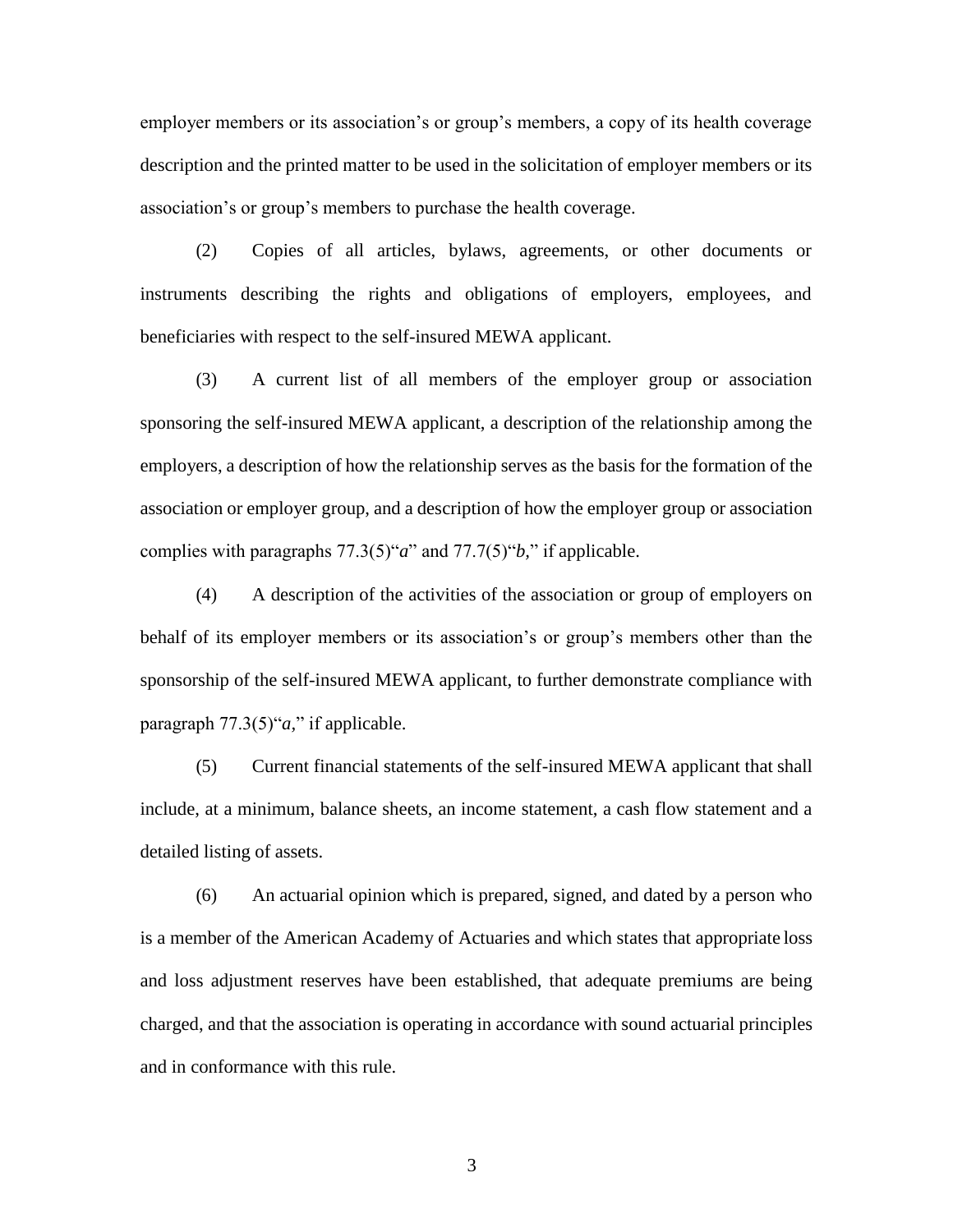(7) A statement from an authorized representative of the self-insured MEWA applicant that certifies all of the following:

1. The self-insured MEWA applicant shall be administered by an insurer authorized to do the business of insurance in this state or by an authorized third-party administrator that holds a current certificate of registration issued by the commissioner pursuant to Iowa Code section [510.21.](https://www.legis.iowa.gov/docs/ico/section/2018/510.21.pdf)

2. The self-insured MEWA applicant is established by a trade, industry, or professional association of employers that has a constitution or bylaws, is organized and maintained in good faith, and meets all membership requirements set forth in subrule 77.3(5).

3. The association or group of employers sponsoring the self-insured MEWA applicant is engaged in substantial activity for its members other than sponsorship of an employee welfare benefit plan.

4. The association is a nonprofit entity organized or authorized to do business under applicable Iowa law.

5. No insurance producers or benefits consultants established, sponsored, administer, or serve as a trustee or on the governing body of the self-insured MEWA applicant.

(8) A certificate from an authorized representative of the self-insured MEWA applicant that, to the best of the authorized representative's knowledge and belief, the selfinsured MEWA applicant is in compliance with all applicable provisions of the Employee Retirement Income Security Act of 1974 (29 U.S.C. Section 1001 et seq.).

(9) A description of and evidence of a mechanism, approved by the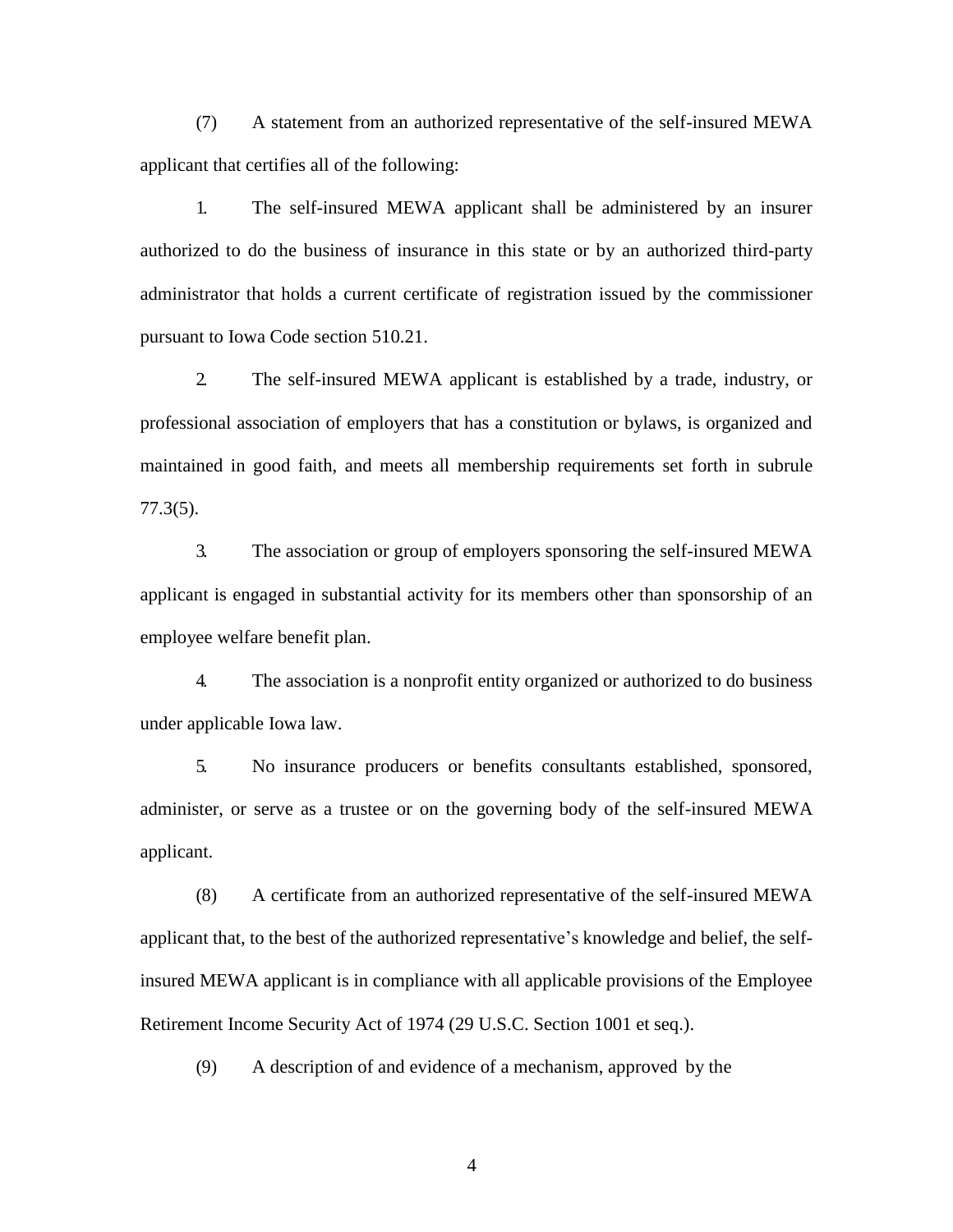commissioner, to ensure that claims shall be paid in the event an employer member of the self-insured MEWA applicant is unable to comply with the self-insured MEWA applicant's contribution requirements.

(10) A copy of the most recent Form M-1 filed by the self-insured MEWA applicant with the U.S. Department of Labor, Pension and Welfare Benefits Administration.

(11) Biographical affidavits from all members of the board of directors of the self-insured MEWA applicant. The affidavits shall be prepared using the current template for biographical affidavits prescribed by the National Association of Insurance Commissioners. This requirement shall not apply to any MEWA registered with the state prior to January 1, 2018.

(12) Any additional information requested by the commissioner.

*b.* The commissioner shall examine the application, the plan of operation, and any supporting documents submitted by the applicant. The commissioner may conduct any investigation that the commissioner may deem necessary and may examine under oath any persons interested in or connected with the self-insured MEWA applicant.

*c.* Within a reasonable time, either the commissioner shall issue to the selfinsured MEWA applicant a certificate of registration upon finding that the self-insured MEWA applicant has met all requirements or the commissioner shall deny the application for a certificate of registration and provide notice to the self-insured MEWA applicant setting forth reasons for finding that the self-insured MEWA applicant does not meet all the requirements. An unsuccessful applicant may file a new application for a certificate of registration at any time.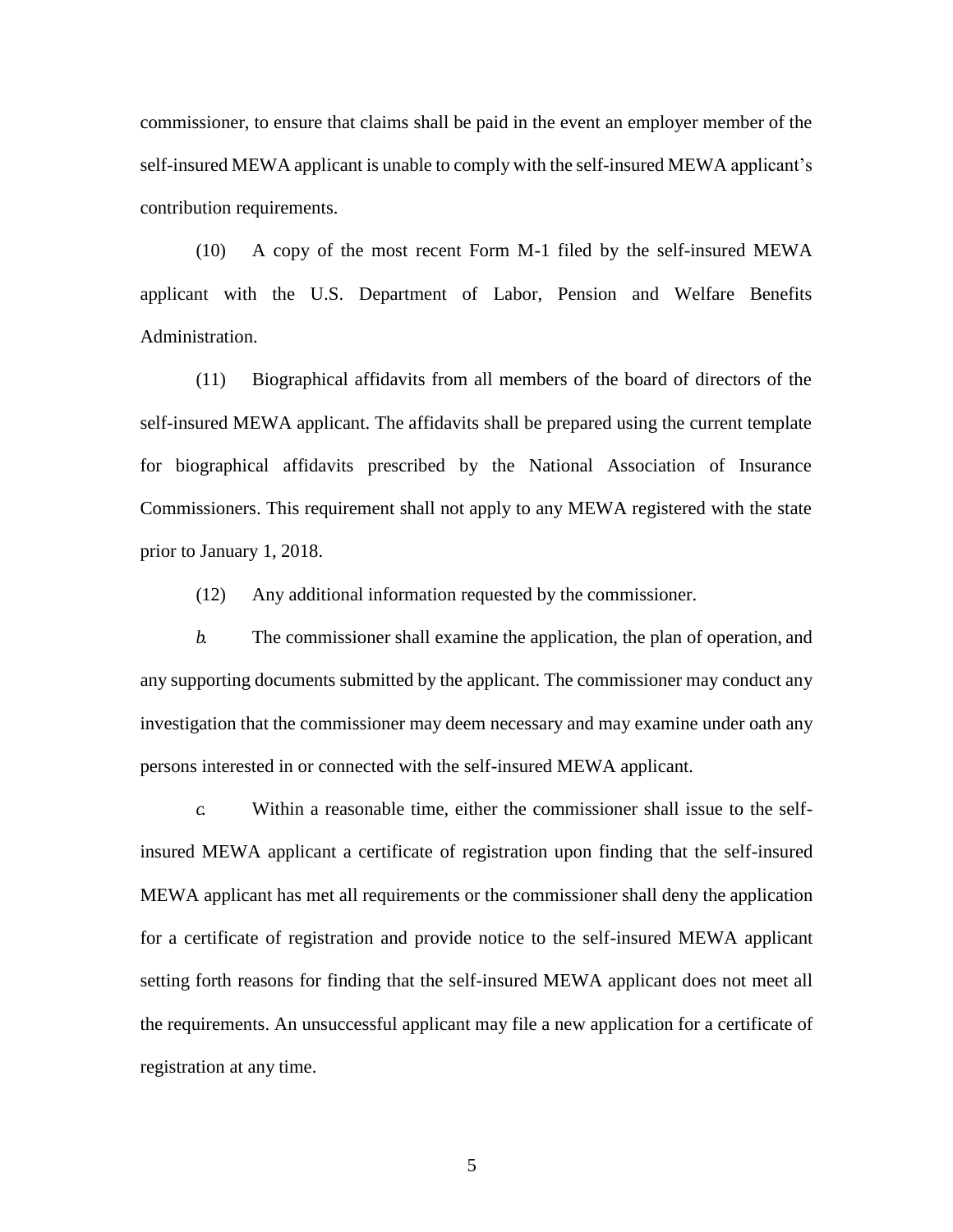## **77.3(3) Financial requirements.**

*a. Surplus.*

(1) Unless otherwise provided below or pursuant to the discretion of the commissioner, each self-insured MEWA shall deposit with an organization or trustee meeting the requirements of rule [191—32.4\(](https://www.legis.iowa.gov/docs/iac/rule/191.32.4.pdf)508) cash, securities or any combination of these that is acceptable to the commissioner in the amount set forth below. In addition to the requirements set forth below, the commissioner may increase the amount required to be deposited based on the commissioner's written determination that such an increase is necessary to adequately secure any potential liability of the self-insured MEWA to its employer members and enrollees, subject to Iowa Code chapter [17A](https://www.legis.iowa.gov/docs/ico/chapter/2018/17A.pdf) proceedings.

(2) The surplus requirement for a self-insured MEWA shall be the greater of:

1. \$500,000; or

2. An amount equal to 10 percent of the written premium as of the previous December 31.

*b. Reserves and stop-loss coverage.*

(1) A self-insured MEWA shall have at all times aggregate excess stop-loss coverage providing the self-insured MEWA with coverage with an attachment point which is not greater than 120 percent of actuarially projected losses on a calendar-year basis.

(2) A self-insured MEWA shall establish and maintain specific stop-loss coverage providing the self-insured MEWA with coverage with an attachment point which is not greater than 5 percent of annual expected claims for purposes of this subrule and shall provide for adjustments in the amount of that percentage as may be necessary to carry out the purposes of this subrule as determined by sound actuarial principles.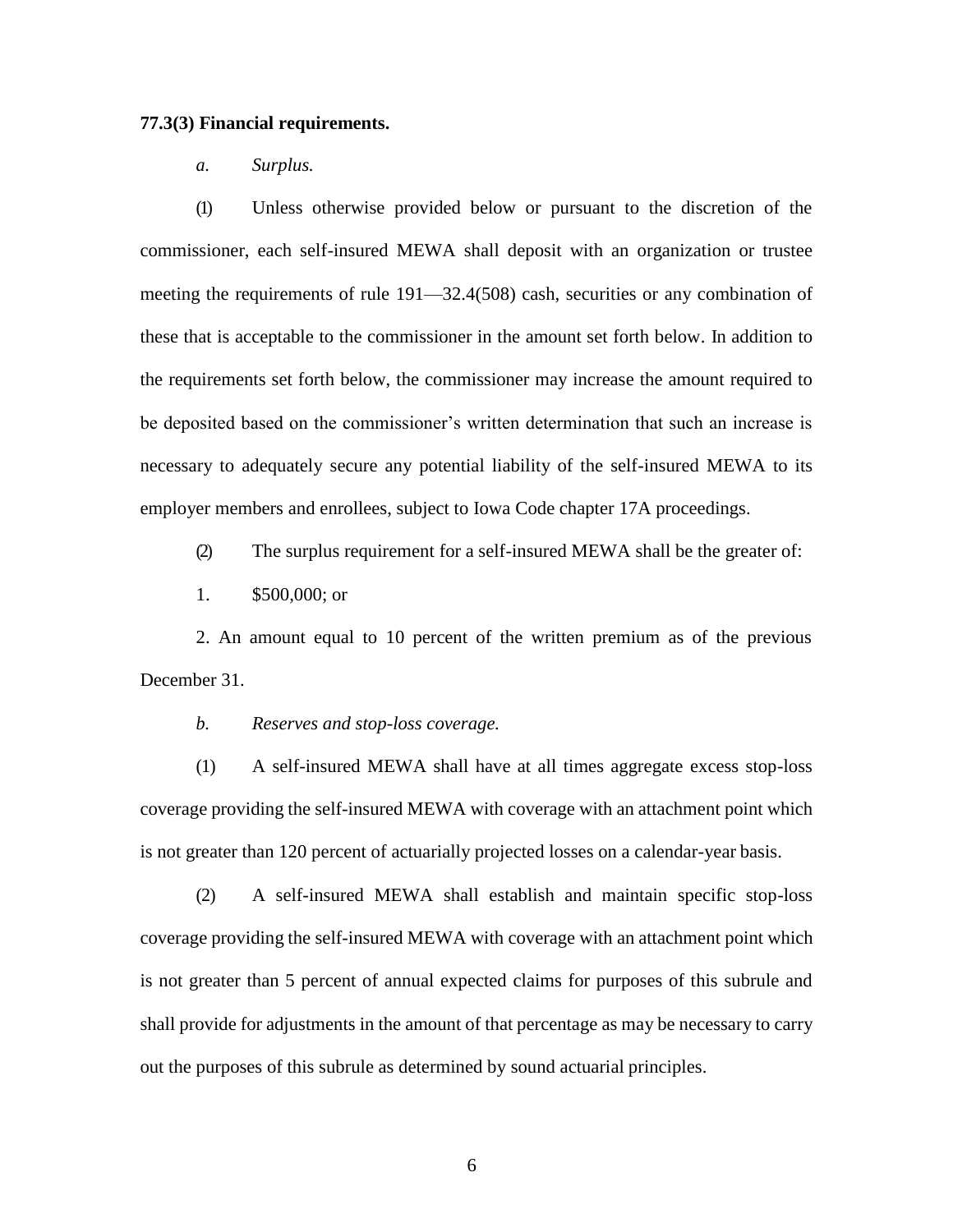(3) A self-insured MEWA shall establish and maintain appropriate loss and loss adjustment reserves determined by sound actuarial principles.

(4) Premiums shall be set to fund at least 100 percent of the self-insured MEWA's actuarially projected losses plus all other costs of the self-insured MEWA.

(5) All coverage obtained pursuant to 77.3(3)"*b*"(1) and (2) shall contain a provision allowing for at least 90 days' notice to the commissioner upon cancellation or nonrenewal of the contract.

(6) No contract or policy of per-occurrence or aggregate excess insurance shall be recognized in considering the ability of an applicant to fulfill its financial obligations under this subrule, unless such contract or policy is issued by a person that is:

1. Licensed to transact business in this state; or

2. Authorized to do business in Iowa as an accredited or certified reinsurer.

**77.3(4)** *Filing requirements.* A self-insured MEWA shall file the following reports with the commissioner:

*a. Annual report.* A self-insured MEWA shall annually, on or before the first day of March, file a report which has been verified by at least two of its principal officers and which covers the preceding calendar year. The report shall be on the form designated by the commissioner. The report shall be completed using statutory accounting practices and shall include information required by the commissioner. The commissioner may request additional reports and information from a self-insured MEWA as deemed necessary.

*b. Independent actuarial report.* A self-insured MEWA shall annually, on or before the first day of March, file an independent actuarial opinion prepared in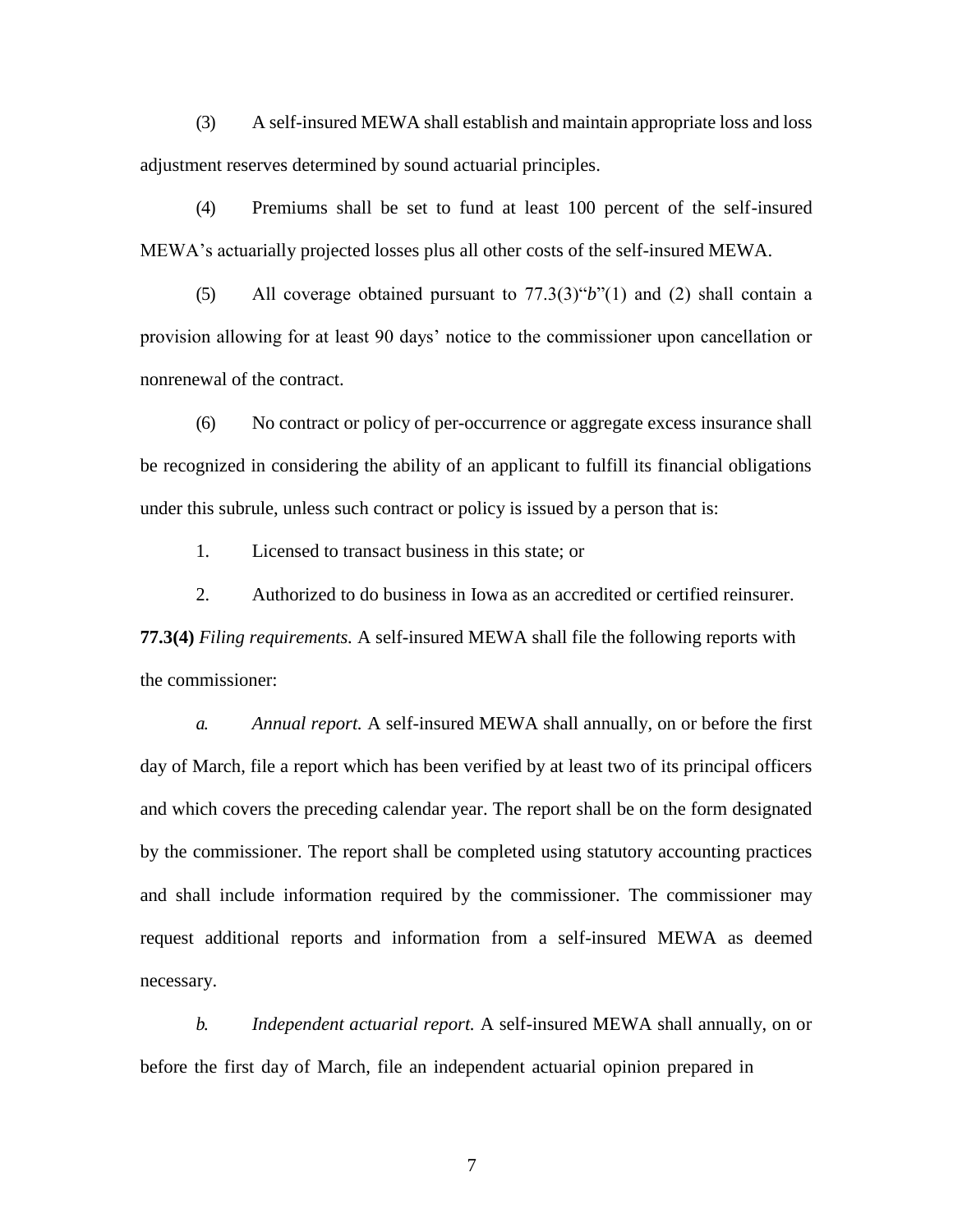conformance with this rule. The commissioner may conduct an independent actuarial review of a self-insured MEWA in addition to the actuarial opinion required by this rule. The cost of any actuarial review shall be paid by the self-insured MEWA.

*c. Certificate of compliance.* A self-insured MEWA shall annually, on or before the first day of March, file a certificate of compliance, which shall be signed and dated by the appropriate officer representing the self-insured MEWA and shall certify all of the following:

(1) That the plan meets the requirements of this rule and the applicable provisions of Iowa statutes and regulations.

(2) That an independent actuarial opinion that attests to the adequacy of reserves, rates, and the financial condition of the plan has been attached to the certificate of compliance. The actuarial opinion must include, but is not limited to, a brief commentary about the adequacy of the reserves, rates, and other financial condition of the plan, a test of the prior year's claim reserve, a brief description of how the reserves were calculated, and whether or not the plan is able to cover all reasonably anticipated expenses. The actuarial opinion shall be prepared, signed, and dated by a person who is a member of the American Academy of Actuaries.

(3) That a written complaint procedure has been implemented. The certificate of compliance shall also list the number of complaints filed by participants under the written complaint procedure, and the percentage of participants filing written complaints in the prior calendar year.

(4) That the self-insured MEWA has contracted with an insurer authorized to do the business of insurance in this state or with a third-party administrator who holds a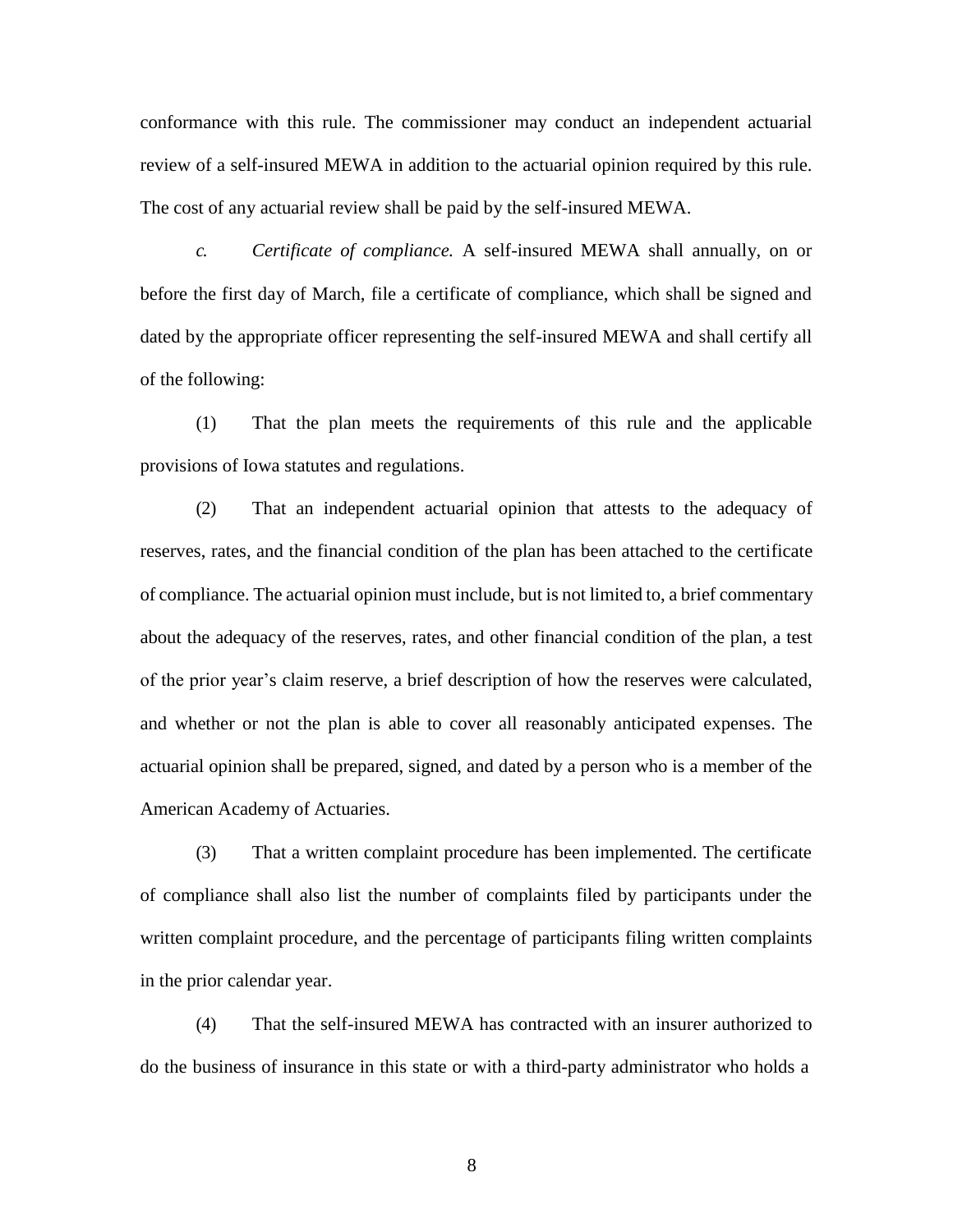current certificate of registration issued by the commissioner pursuant to Iowa Code section [510.21.](https://www.legis.iowa.gov/docs/ico/section/2018/510.21.pdf)

*d. Quarterly updates.* A MEWA formed after January 1, 2018, shall provide during the first year after the commissioner issues the self-insured MEWA's certificate of registration a quarterly update comparing projections to actual experience.

*e. Modifications to plan of operations.* A self-insured MEWA shall file any modifications to the self-insured MEWA's plan of operation, including but not limited to amendments to articles of incorporation and bylaws.

**77.3(5)** *Membership requirements.*

*a.* Any employer group or association that intends to form a self-insured MEWA shall have been established for a good-faith purpose other than for the purpose of providing insurance or a health plan.

*b.* The employer group or association that wishes to form a self-insured MEWA shall have been in existence for a period of five years at the time it seeks a certificate of registration as a self-insured MEWA.

*c.* The employer group or association sponsoring the self-insured MEWA shall collect annual dues from its employer members.

*d.* Each employer member that participates in an employee welfare benefit plan offered by the self-insured MEWA may only provide coverage to "eligible employees" as defined in Iowa Code section 513B.2. This requirement only applies to the type of employees permitted to be employed by an employer member of the self-insured MEWA, and has no impact on what type of rating must be utilized by the self-insured MEWA.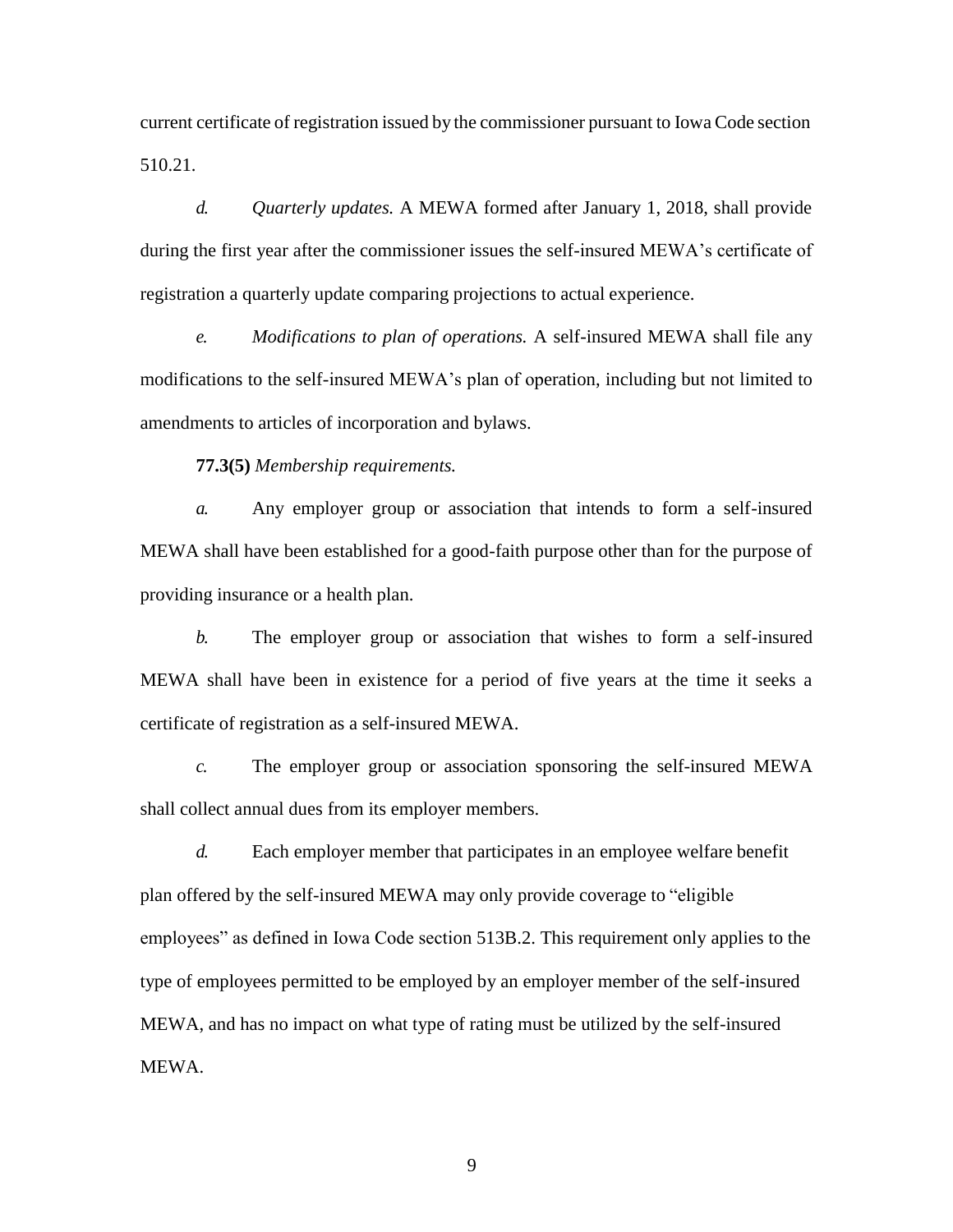*e.* Any employer member that participates in an employee welfare benefit plan offered by a self-insured MEWA shall be a member of the employer group or association sponsoring the self-insured MEWA.

*f.* Any employer member that participates in an employee welfare benefit plan offered by a self-insured MEWA shall be required to participate in the self-insured MEWA for a period of not less than five calendar years. Any contract issued by a self-insured MEWA to an employer shall contain reasonable enforcement provisions, including but not limited to reasonable fees or assessments for early departure or for enrollment in another MEWA during the early-departure period.

*g.* The activities of the self-insured MEWA, including the establishment and maintenance of the employee welfare benefit plan, shall be controlled by the self-insured MEWA's employer members, either directly or indirectly through the regular nomination and election of directors, trustees, officers, or other similar representatives to control on the employer members' behalf.

*h.* The membership requirements set forth in paragraphs 77.3(5)"*a*" through "g" are not applicable to self-insured MEWAs that received a certificate of registration from the commissioner prior to January 1, 2018.

**77.3(6)** *Policy or contract.* All contracts issued by a self-insured MEWA shall comply with the following:

*a.* Notice to purchasers*.* Every self-insured MEWA application for coverage under the health plan and every policy and certificate issued by a self-insured MEWA shall contain in 14-point type or, if electronic, of equivalent prominence, on the front page the following notice prominently displayed: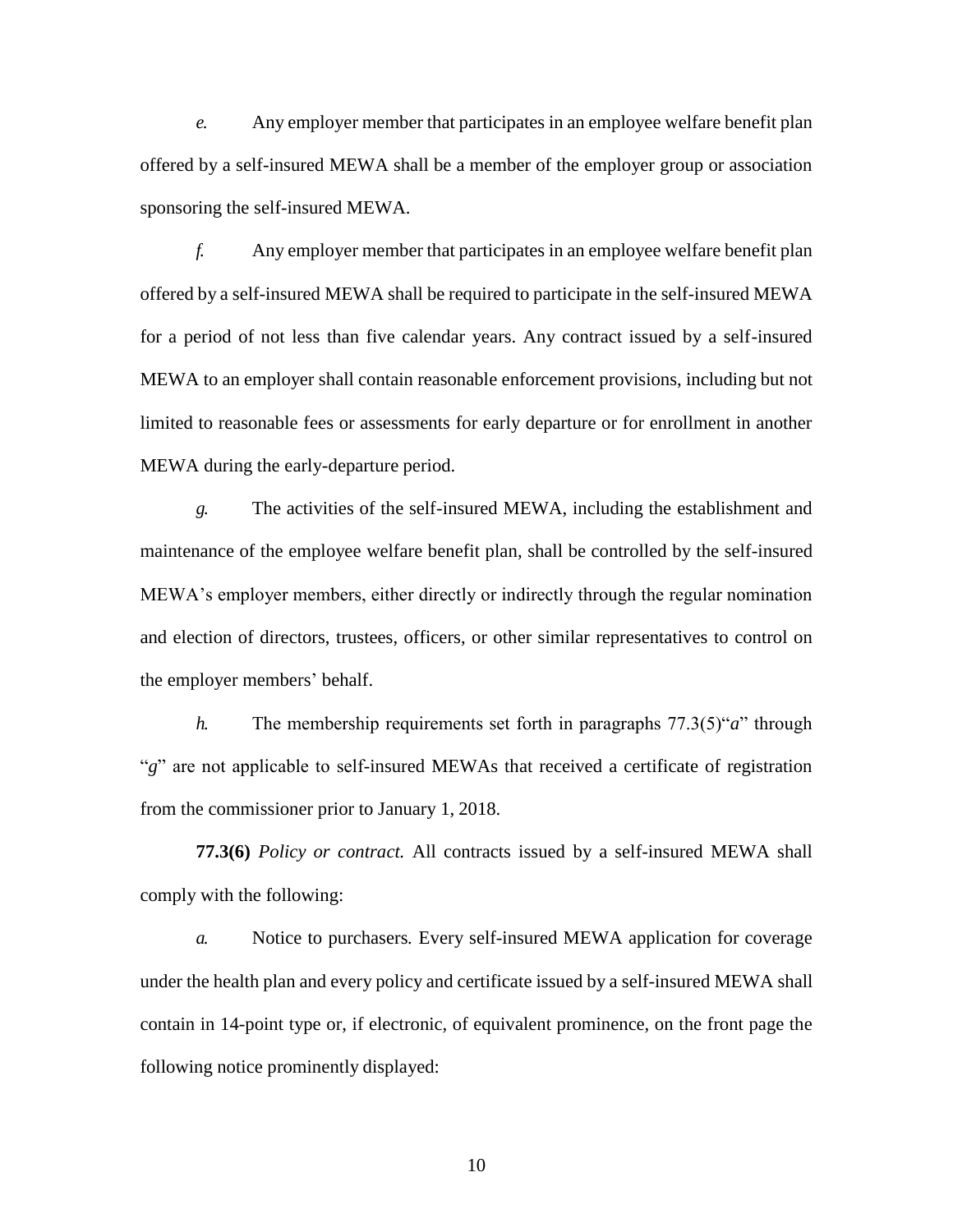## **NOTICE**

**This policy is issued by a multiple employer welfare arrangement (MEWA). MEWAs are not subject to all of the insurance laws and regulations of your state. State insurance insolvency guaranty funds are not available for your MEWA.**

## **Please review the policy closely to understand the covered benefits.**

*b.* Guaranteed issue. Self-insured MEWAs shall offer on a guaranteed-issue basis health coverage to all individuals who qualify as enrollees of the employee welfare benefit plan offered by an employer member participating in the self-insured MEWA.

*c.* Types of benefits that can be offered*.* Self-insured MEWAs shall offer only medical, dental, optical, surgical, hospital, accident and sickness, prescription, life insurance, or disability benefits. A self-insured MEWA that offers life insurance benefits shall comply with all applicable provisions of the Iowa Code relating to life insurance and life insurance companies.

*d.* Compliance with HIPAA*.* All contracts or policies issued by a self-insured MEWA shall conform to all the provisions of P.L. 104-191, the Health Insurance Portability and Accountability Act of 1996 (HIPAA), including but not limited to guaranteed issue of all products, preexisting condition limitations, renewability, and portability provisions as well as the issuance of prior coverage certificates to enrollees no longer eligible for plan coverage.

*e.* Compliance with state mandates. The employee welfare benefit plan offered by a self-insured MEWA shall comply with all applicable state mandates, including Iowa Code chapter [514C,](https://www.legis.iowa.gov/docs/ico/chapter/2018/514C.pdf) as if the health benefit plan were a group health policy under Iowa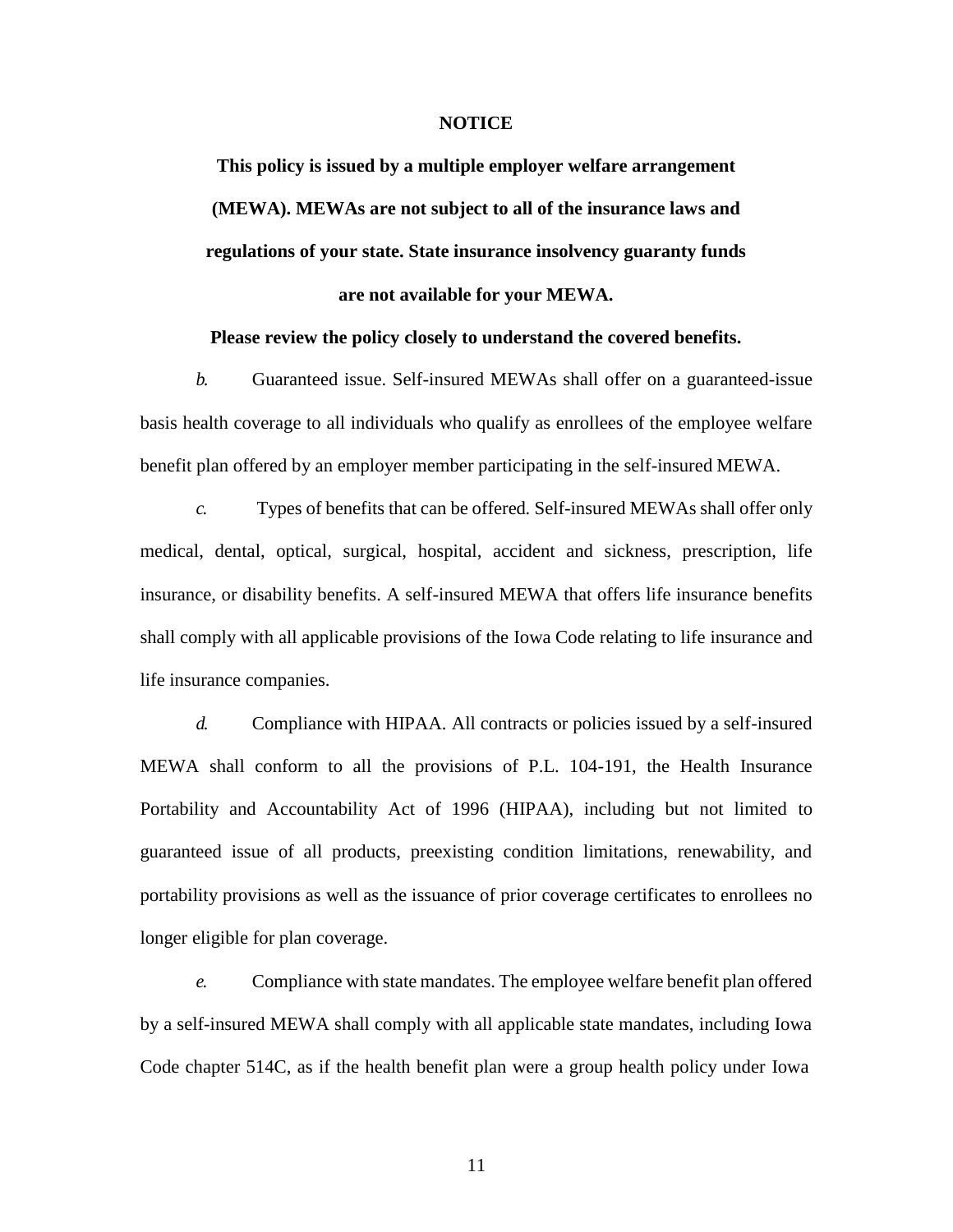Code chapter 509.

*f.* Actuarial Value. Every health benefit plan offered by an insurer to a selfinsured MEWA must contain a level of coverage equal to or greater than that designed to provide benefits that are actuarially equivalent to 60 percent of the full actuarial value of the benefits provided under the plan.

**77.3(7)** *Disclosure.* The following disclosure shall be made to each employer member of the self-insured MEWA in 14-point type or, if electronic, of equivalent prominence, on the front page of the policy or certificate:

**The benefits and coverages described herein are provided through a self-insured trust fund established and funded in full or in part by a group of employers. It is not a licensed insurance company and it is not protected by a guaranty fund in the event of insolvency.**

**77.3(8)** *Filing fee.* A filing fee of \$100 shall accompany each application for a certificate of registration as a self-insured MEWA.

**77.3(9)** *Agreements and management contracts.* Any agreement between the selfinsured MEWA and any administrator, service company, or other entity shall be made available for review in the office of the commissioner upon request by the commissioner.

**77.3(10)** *Examination.*

*a.* Each self-insured MEWA shall be subject to examination by the commissioner in accordance with Iowa Code chapter [507,](https://www.legis.iowa.gov/docs/ico/chapter/2018/507.pdf) as a "company," and as if the self-insured MEWA is an "insurer," under the definitions of that chapter. Iowa Code chapter [507](https://www.legis.iowa.gov/docs/ico/chapter/2018/507.pdf) shall govern all aspects of the examination.

*b.* The commissioner may make an examination of a self-insured MEWA as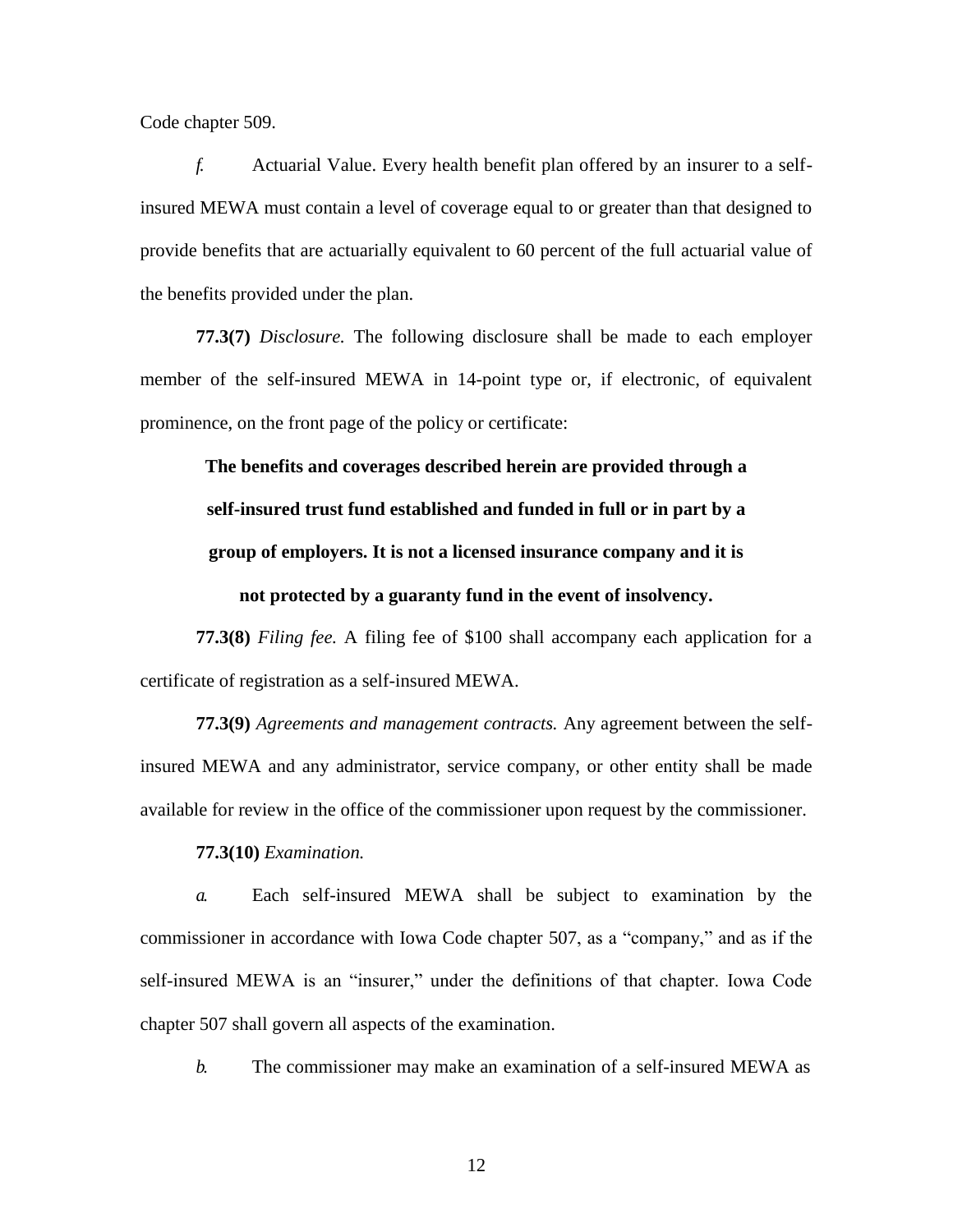often as the commissioner considers it necessary, but not less frequently than once every five years. The expenses of the examination shall be assessed against the self-insured MEWA being examined in a manner in which expenses of examinations are assessed against a company under Iowa Code chapter [507.](https://www.legis.iowa.gov/docs/ico/chapter/2018/507.pdf)

**77.3(11)** *Trade practices and enforcement***.** A self-insured MEWA is subject to applicable provisions of the unfair trade practices Act, Iowa Code chapter [507B, a](https://www.legis.iowa.gov/docs/ico/chapter/2018/507B.pdf)s if the self-insured MEWA is a "person" as defined in Iowa Code section [507B.2\(1\).](https://www.legis.iowa.gov/docs/ico/section/2018/507B.2.pdf) The commissioner may investigate whether a self-insured MEWA has violated this rule, and after a hearing conducted pursuant to chapter 17A, may enter any orders authorized under Iowa Code 505, 507A or 507B.

**77.3(12)** *Insolvency.* The provisions of Iowa Code chapter [507C](https://www.legis.iowa.gov/docs/ico/chapter/2018/507C.pdf) shall apply to selfinsured MEWAs which shall be considered insurers for purposes of that chapter. However, a self-insured MEWA shall not be subject to Iowa Code chapter [508C.](https://www.legis.iowa.gov/docs/ico/chapter/2018/508C.pdf)

**77.3(13)** *Suspension or revocation of certificate of registration.* The commissioner may sanction a self-insured MEWA or suspend or revoke any certificate of registration issued to a self-insured MEWA upon any of the following grounds:

*a.* Failure to comply with any provision of these rules or any applicable provision of the Iowa Code.

*b.* Failure to comply with any lawful order of the commissioner.

*c.* Failure to promptly pay lawful benefit claims.

*d.* Committing an unfair or deceptive act or practice.

*e.* Deterioration of financial condition adversely affecting the self-insured MEWA's ability to pay claims.